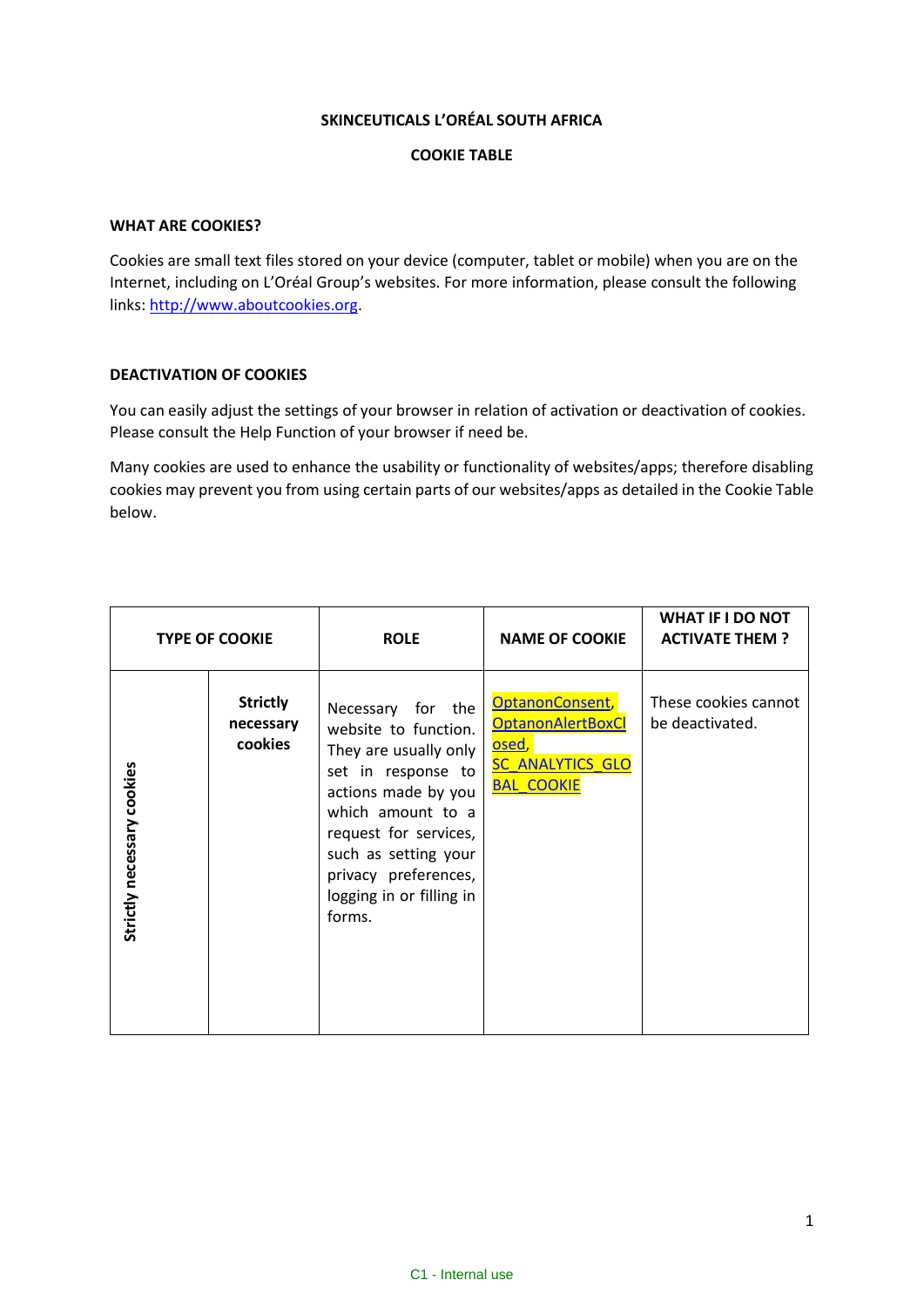| Functionality Cookies | <b>Functionnal</b><br>cookies | To provide enhanced<br>functionality<br>and<br>personalization.<br>They may be set by<br>us or by third party<br>providers<br>whose<br>services we<br>have<br>added to our pages.                                                                                                                        | lo.v.liveperson.net:<br><b>LPSessionID, LPVisit</b><br>orlD, LPSID-<br>nnnnnnnn, LPCKEY-<br>nnnnn, LPVID<br>where-to-<br>buy.co: utmz,<br>utmt UA-<br>nnnnnnnn, utmb,<br>utmc, utma | Some or all of these<br>services<br>may<br>not<br>function properly.                                                                               |
|-----------------------|-------------------------------|----------------------------------------------------------------------------------------------------------------------------------------------------------------------------------------------------------------------------------------------------------------------------------------------------------|-------------------------------------------------------------------------------------------------------------------------------------------------------------------------------------|----------------------------------------------------------------------------------------------------------------------------------------------------|
|                       | <b>Session</b><br>cookies     | Session<br>cookies<br>enable the website<br>you are visiting to<br>keep track of your<br>movement<br>from<br>page to page so you<br>don't get asked for<br>the<br>same<br>information you've<br>already given to the<br>site.<br>They<br>are<br>automatically<br>deleted when you<br>close your browser. | <b>ASP.NET SessionId</b>                                                                                                                                                            | Every time you open<br>a new web page the<br>server where that<br>page is stored will<br>treat you<br>like<br>a -<br>completely<br>new<br>visitor. |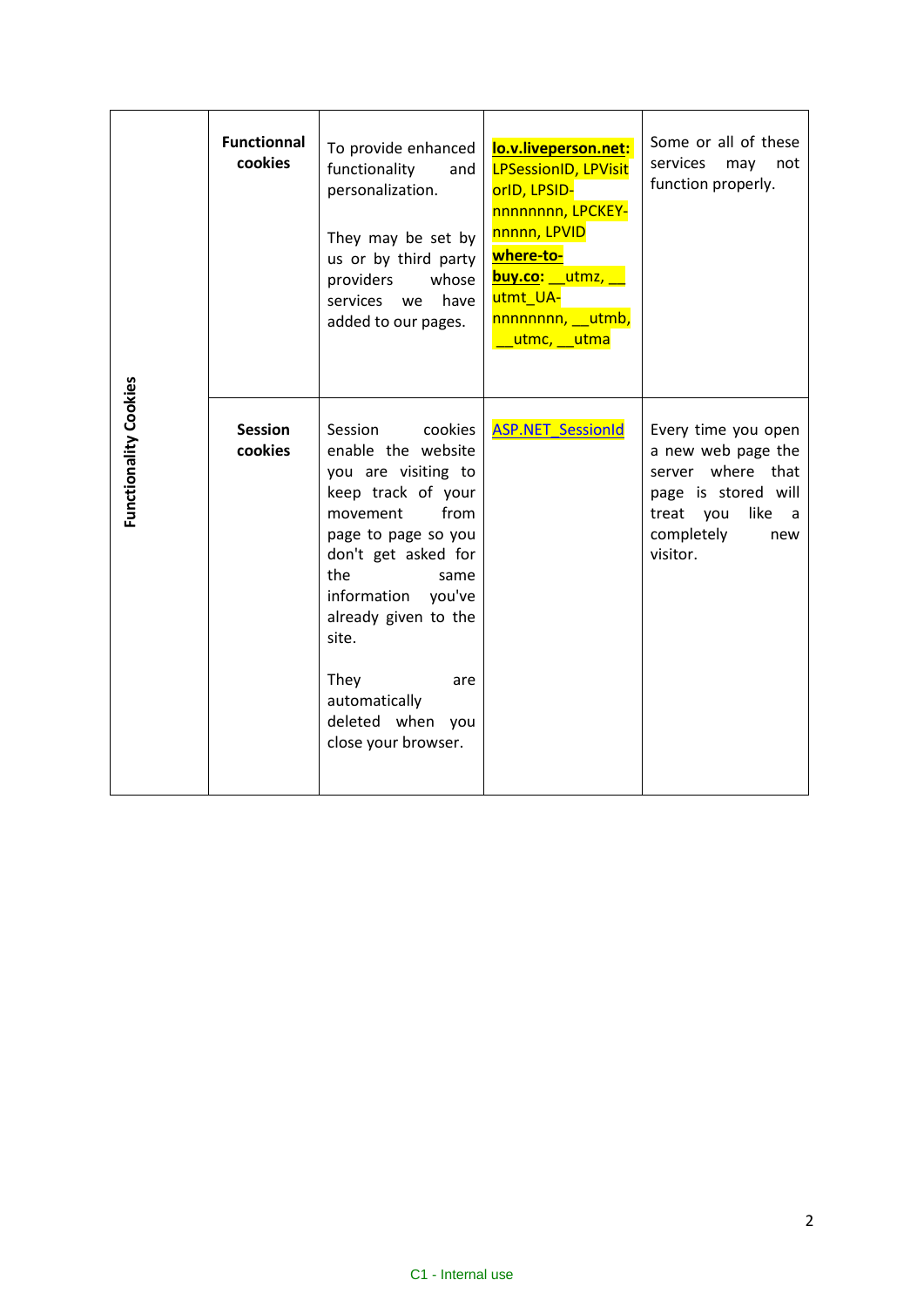|                                  | Social media<br>cookies       | To share our<br>$\bullet$<br>content with<br>your friends and<br>networks<br>through a range<br>of social media<br>services that we<br>have added to<br>the site<br>To join/like our<br>pages using such<br>social media<br>tools.<br>They are capable of<br>tracking your<br>browser across other<br>sites and building up<br>a profile of your<br>interests. This may<br>impact the content<br>and messages you<br>see on other<br>websites you visit. | cdn.syndication.twi<br>mg.com: lang<br><b>Below you will find</b><br>links to these social<br>network policies:<br>Facebook https://w<br>ww.facebook.com/<br>about/privacy/<br>https://www.faceb<br>ook.com/help/cooki<br>es<br>Google<br>+ http://www.googl<br>e.com/intl/fr/polici<br>es/privacy/<br>Twitter https://sup<br>port.twitter.com/ar<br>ticles/20170518-<br>utilisation-des-<br>cookies-et-des-<br>technologies-<br>similaires-par-<br>twitter<br>Pinterest https://ab<br>out.pinterest.com/e<br>n/terms-service | You may not be able<br>to use or see these<br>sharing tools and<br>join/like our pages<br>using such social<br>media tools.                                                                                                                                                                                  |
|----------------------------------|-------------------------------|----------------------------------------------------------------------------------------------------------------------------------------------------------------------------------------------------------------------------------------------------------------------------------------------------------------------------------------------------------------------------------------------------------------------------------------------------------|-------------------------------------------------------------------------------------------------------------------------------------------------------------------------------------------------------------------------------------------------------------------------------------------------------------------------------------------------------------------------------------------------------------------------------------------------------------------------------------------------------------------------------|--------------------------------------------------------------------------------------------------------------------------------------------------------------------------------------------------------------------------------------------------------------------------------------------------------------|
| Targetting & advertising cookies | <b>Advertising</b><br>cookies | They collect data to<br>show you<br>personalized<br>advertisements.<br>They also allow to<br>limit the number of<br>messages you will be<br>exposed to. These<br>cookies also allow us<br>to measure the<br>performances of our<br>advertising<br>campaigns, for<br>instance the Sites<br>visited before ours.                                                                                                                                           |                                                                                                                                                                                                                                                                                                                                                                                                                                                                                                                               | . You will not be<br>exposed<br>to<br>advertising messages<br>coming from us. You<br>might<br>not<br>benefit<br>from<br>offers<br>the<br>dedicated<br>to<br>our<br>members.<br>• Or, the content of<br>advertising will not<br>be personalized. You<br>will then have an<br>offer less attractive<br>to you. |